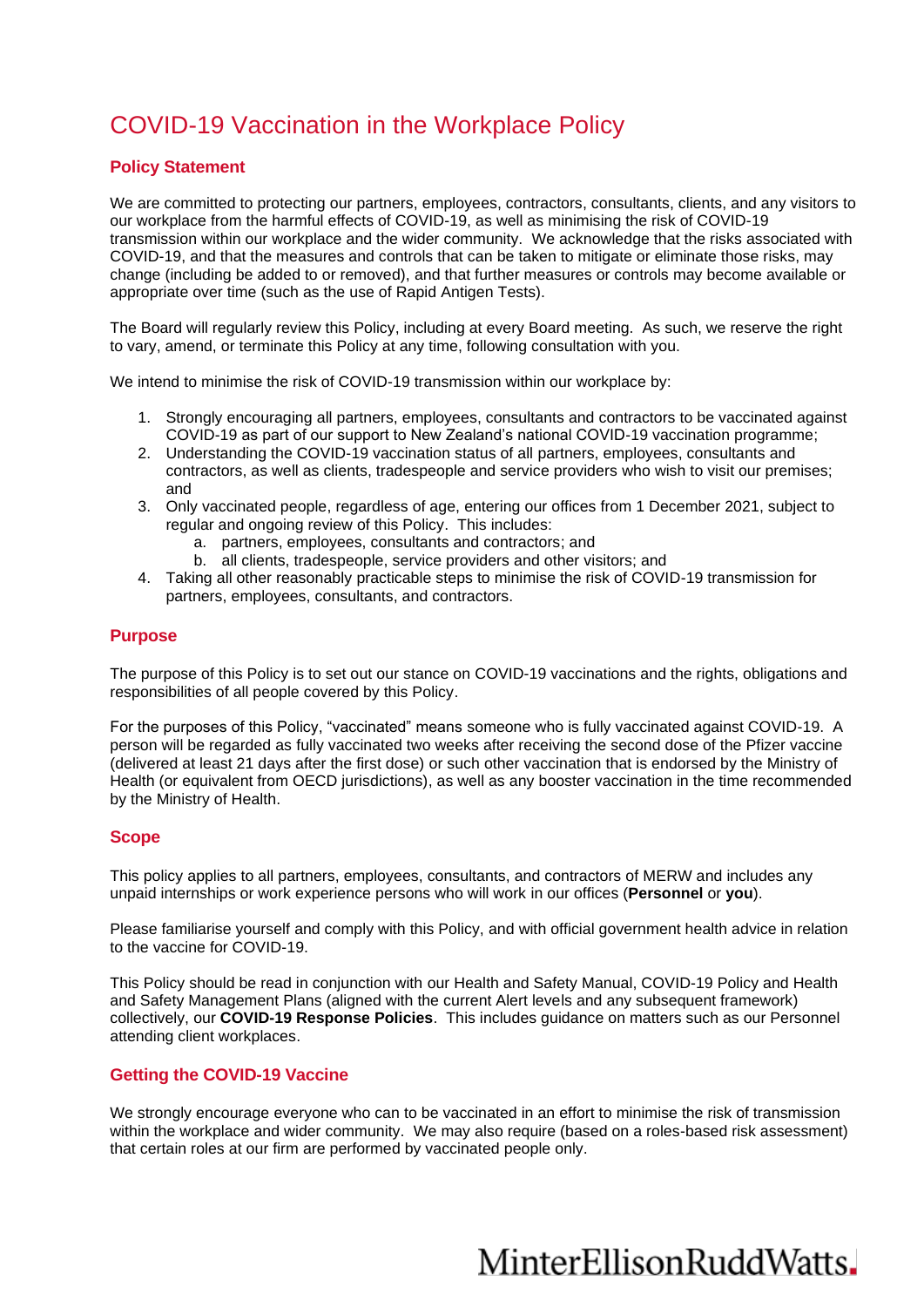We are committed to supporting everyone to obtain the COVID-19 vaccine by:

- 1. Providing timely and accurate information about COVID-19 vaccinations to help you make informed decisions;
- 2. Actively promoting the vaccines that are recommended by the Ministry of Health;
- 3. Requiring everyone to comply with this Policy; and
- 4. Allowing you to attend vaccination appointments during work hours without loss of pay.

We also encourage you to seek your own independent medical advice about the COVID-19 vaccine before receiving it.

#### **Access to our offices**

Only vaccinated Personnel, clients, tradespeople, service providers and other visitors, regardless of age, may enter our Auckland and Wellington offices from 1 December 2021.

We will continue to comply with NZ Law Society Rules about providing legal services to the public; however, Personnel inviting visitors to our workplace should ensure that visitors are aware of this Policy.

If you are unvaccinated from 1 December 2021 you will need to work from home, and this will be reviewed regularly as part of our ongoing review of this Policy.

#### **Electing not to be vaccinated**

You are entitled to choose not to be vaccinated. We acknowledge that there may be circumstances where you have received medical advice not to receive the vaccine or choose not to be vaccinated due to religious, cultural or other beliefs or circumstances.

Ultimately, the final decision on vaccination rests with the individual. We will support you in considering your options while also respecting your individual choice.

#### **Specific requirements for the role or duties of our Personnel**

There may be specific roles, and conditions on our Personnel attending specific external sites, where being vaccinated is a requirement in order to safely commence or continue performing work. If you perform work at one of these sites or hold a role that needs to be performed by a vaccinated person, you will be notified about this and asked to provide evidence that you are vaccinated.

#### **Disclosure of vaccination status**

We have asked all Personnel to disclose their vaccination status, in order to monitor the vaccination status of our workforce. This is strongly encouraged as it will enable us to assess and mitigate the risk of COVID-19 transmission in the workplace.

We acknowledge that your vaccination status is personal information and you do not need to disclose this information to us. If you choose not to disclose your vaccination status, we will assume that you are not vaccinated. If this is the case, from 1 December 2021 you will need to work from home, and this will be reviewed regularly as part of our ongoing review of this Policy.

We will ensure that all information provided by you as part of this Policy is handled in accordance with our obligations under the Privacy Act 2020.

#### **Providing proof of vaccination**

Where you have advised us that you are vaccinated, we may also request evidence. This may be in the form of an official Ministry of Health COVID-19 Vaccine Record, or a letter administered through a medical practitioner or other health professional that records your vaccination status. This evidence of vaccination will be recorded in our COVID-19 Vaccination Register (please see the section below).

# MinterEllisonRuddWatts.